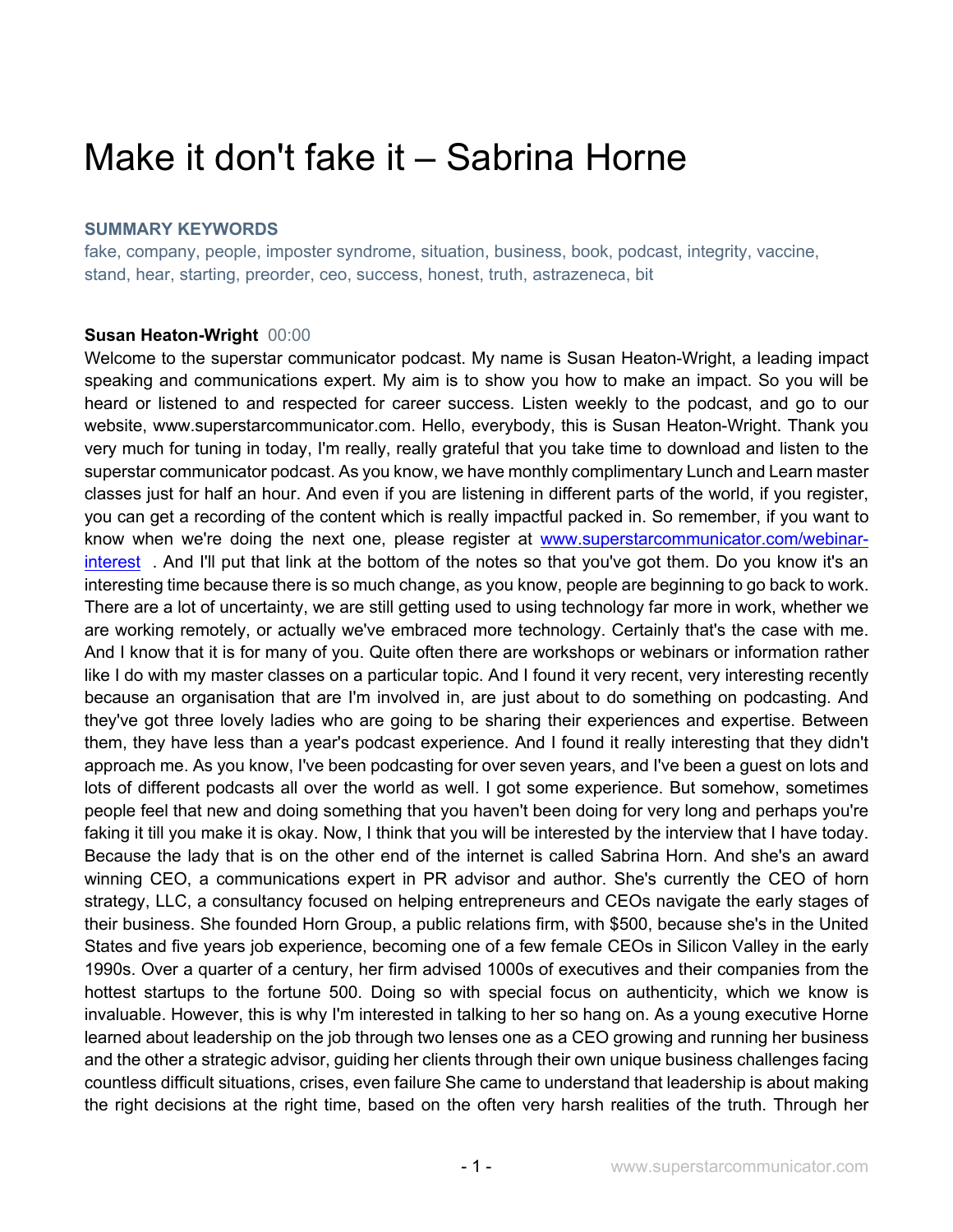journey, she learned that there are no shortcuts to achieving long term business success. Still, she confesses to having made many mistakes. And now in her first book, she shares what she learned about how to make it without faking it. And her book is called make it don't fake it, leading with authenticity, for real success is real business success. And the thing is, that, as I was saying about that podcast masterclass, often, we have the idea that we got to be new, and that we're experiencing things for the first time. But there is also value in really knowing what you're doing so that if you are a business owner, you can make the right decisions. So I think that we're in for a really, really good interview with Sabrina. So thank you very much for coming on, Sabrina. You know, I have loved reading your book, make it don't fake it. Oh, wonderful. Thank you. For those people that are listening, who don't know what this is all about? Could you explain about making it not faking it and fake it till you make it beginning to terms that are, you know, widely around?

# 06:49

Right, right? Well, first of all, thanks so much for having me. Fake it till you make it is a mantra that came into our social presence, I'd say starting almost 10 years ago. And back then it was sort of a little quip or a joke, right? Did you prepare everything for the meeting? Oh, fake it till you make it. But now, you know, through social media, right? It's mutated and taken on a life of its own. There was even a TV series in the US called fake it till you make it that went through eight episodes before it was cancelled. You know, but but it's all about this fake fake news, fake everything, culture. And it's the notion that, you know, actually, that it's good business advice, and that faking it will help you be successful. To the Quite to the contrary, I believe that that's just the worst business advice ever. Because the truth always, always comes out, right? It might, might be five minutes, or, you know, five weeks or even five years, but, but ultimately, the truth is always exposed. And so my title of my book is make it don't fake it. And to lead rather with authenticity for real business success.

## **Susan Heaton-Wright** 08:14

Do you think that people are faking it? Because actually, they don't have the confidence? Or they feel that they've got to embellish things, when they're not very experienced?

## 08:27

Yes, absolutely. There are lots of ways you can fake it from the innocent, to complete fraud. But, yes, I mean, quite often, you know, particularly among virgin zeros and millennials who are building their careers, they may suffer from imposter syndrome, or they may just not, you know, feel that they've got what it takes and to get the job interview. And so they twist the truth a little or exaggerated. And, and, and that's a bad place to start with.

## **Susan Heaton-Wright** 09:07

Do you think that that is a generational thing you mentioned about millennials? Or do you think it's actually an age thing, but when we were in our 20s, starting out that we felt that we had to big ourselves up?

## 09:24

Yeah, I mean, I do think that in that particular example, it's age related, right? And it's not it's not until we've been around the block a few times that we gain the confidence to know that well, we don't need to fake it we we know how to navigate the situation. We've seen it before. You know, got the T shirt, got the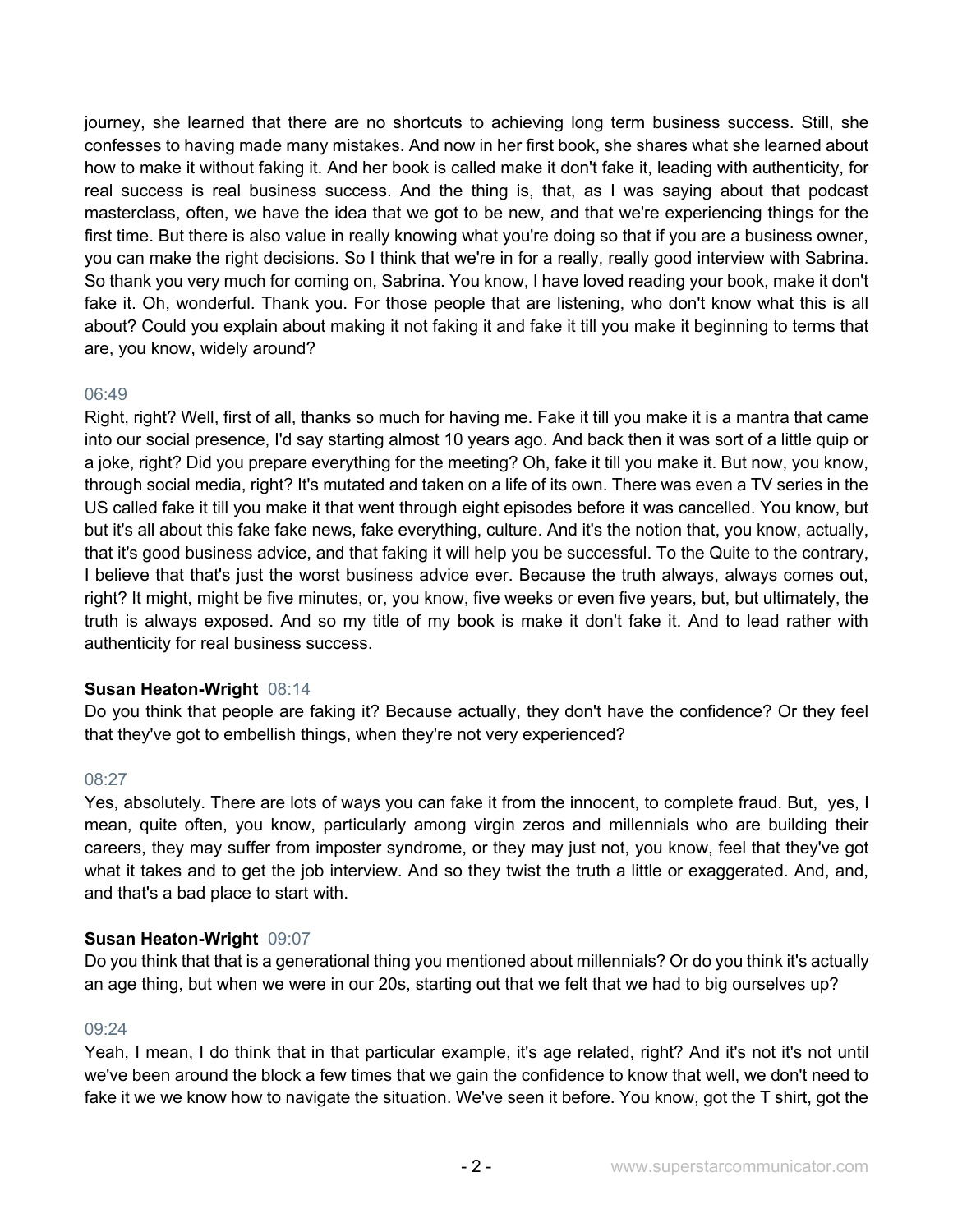hat got the T key chain, like we know how to, to navigate certain situations, but but I will say, you know, we've seen in companies like Boeing and theranos and more recently with with we work there very experienced executives are also have been known to to turn their cheek to the truth and shove things under the rug. So it's not only an age related thing, it can be anybody and any gender as well,

## **Susan Heaton-Wright** 10:16

our height, that's important to know, isn't it Really? Now, you you mentioned about the, you know, recent things like, we work, but I remember the.com Bubble Bubble at 2000 2001, where there was a similar thing wasn't there bigging up a potential? a potential business? Do you think there's any difference between what's going on now? And what happened 20 years ago?

# 10:46

Yeah, so what happened 20 years ago, I mean, I'm very familiar with it, because I was running my company then. And when the bubble burst, I was actually, I was eight months pregnant with my second daughter. And I've never run a company before I had no leadership training. And, you know, my clients were leaving left and right. And, and I and I had to make this painful decision to do a layoff. What was happening in the market then is a bit different. Then it was all about this irrational exuberance that Alan Greenspan talked about. And any company with anything online, was on the internet, and, you know, thought they could go public and make loads of money. Well, they all got kind of greedy. And they got kind of caught up in this notion that that the internet would make them successful, when in fact, their business models just didn't have what it took to be sustainable. And so that's when it started to unravel and unfold. None of those executives, I would say, with maybe a few exceptions, you know, were evil or, you know, intended to deceive the public, right? I mean, it was it was more greed than it was creating deception. What you see today that maybe is a bit different. In the case of some of the companies I just mentioned, you know, even Bernie Madoff who passed away last week, you know, there's the intent to deceive. And that's really when you cross the line into faking it when you're when you're doing something at the expense of other people intentionally. And that's when you really run into trouble.

# **Susan Heaton-Wright** 12:36

Really interesting. Now, I know that you mentioned about faking it, in the least possible scenario. It's fibbing, isn't it? Or winging it over exaggeration? Do you think that if you are recruiting somebody, and you saw their resume a I'm using your term resume resume a rather than CV, which we have in United Kingdom? How are you able to get through that faking bit? Do you ask particular questions? Or do you just let it go?

## 13:14

Yeah, well, I mean, as an employer, you know, I wouldn't let it go. Because it's not honest. And I wouldn't want to hire someone that's not being truthful, right? In my company. And so if I detected something I would say, Well, tell me more about your experience at Harvard. More about that research paper you had published? Can I get a copy of it? You know, like, of course, I would want to dig deeper and in the hopes, right, giving the person the benefit of the doubt that you know, that they really did do these things. But, you know, of course, you know, I wouldn't let it slide. No way.

## **Susan Heaton-Wright** 14:02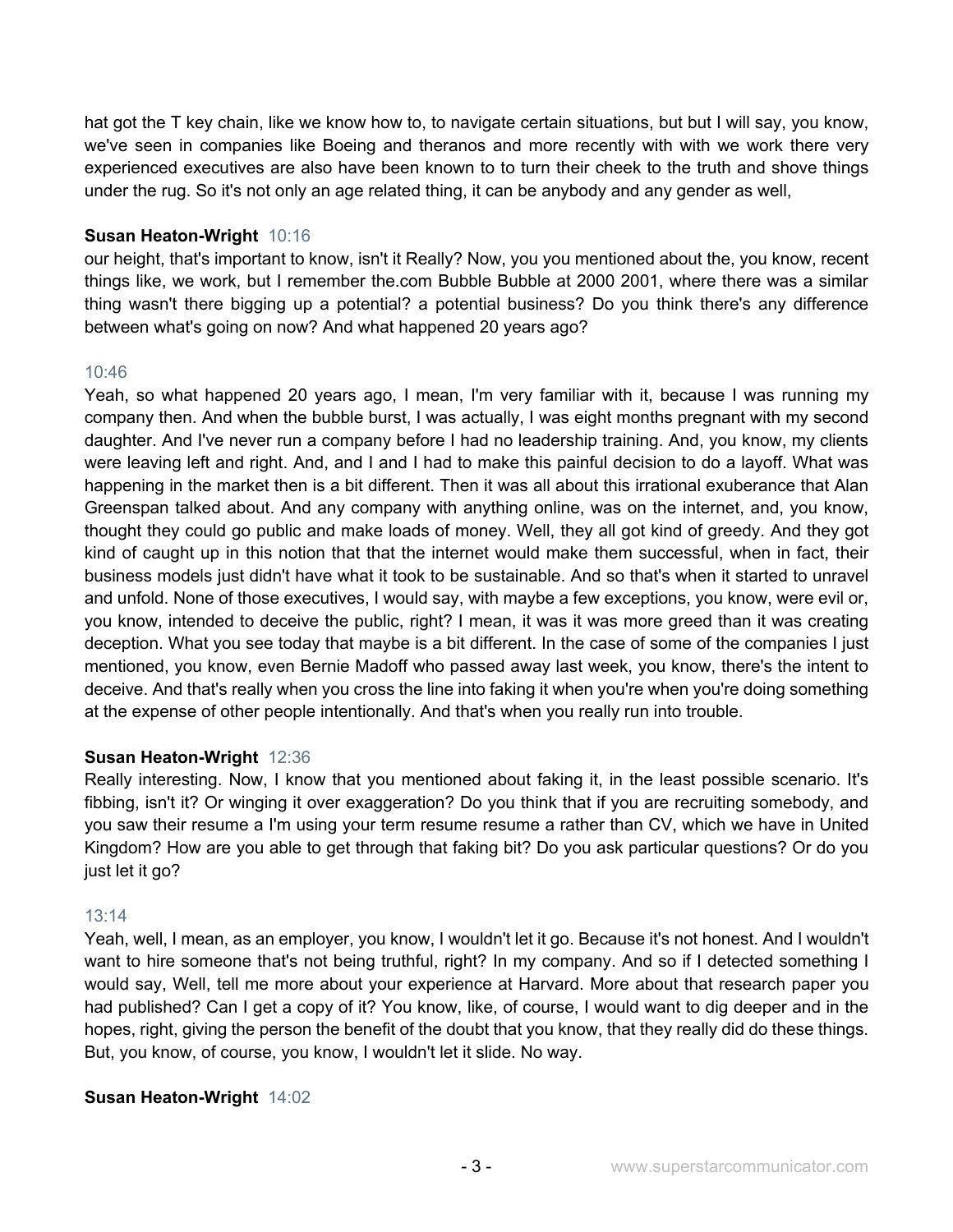It's interesting. You say that, because we have the apprentice over here in the United Kingdom, which you obviously have with a very famous host. Yes. move swiftly on. And famously, on one occasion, Lord Sugar actually chose someone who had who had openly faked it and fibbed, and even on the first day that he was there for his job. He didn't show up because he had a cold, but he'd been found in the pub drinking.

#### 14:38

Right? Well, I mean, so there you go. I mean, you know, he, he was exposed and like I said, like, but it may be that you can pull a fast one and that you know, you get you get the job or you get first in line or whatever it is that you want, you know, but ultimately, there's two things you'll Get you'll be exposed for it and then you'll damage your reputation. And if you're a CEO of a company, you damage the reputation of everyone who works for you and that in that organisation, right. But the second point is that, you know, at the end of the day, you have to decide, what do you stand for? And what you want to be remembered for? And do you really want to carry that that fakery? The fibbing with you, and the anxiety that that creates waiting for the possibility that you might be exposed? You know? And so Isn't it just a lot easier to, to just deal with in the realm of the truth? Right, so such a crazy thing? Yes.

#### **Susan Heaton-Wright** 15:44

Yeah. Because it does put a lot of pressure on you that, you know, you mentioned about imposter syndrome. And this is almost the cousin of imposter syndrome, that you will be found out because of your fibs, not because you you don't feel good enough,

#### 16:01

right? Yes, imposter syndrome. I've studied it a bit, because I'm getting a lot of questions about it. And it is the notion that you don't feel deserving of the success you've achieved, and that you'll be somehow exposed for being a fraud, that your success is due to luck, or good timing or other people's work. And, and it does affect both men and women and minorities. And, you know, I felt like that myself, when I sold my company, after 25 years, I was running this practice group within the company that bought my company. And there are all these people in this room, and they, I didn't know any of them. And they all were experts in something and I thought, Oh, my God, like they're gonna think, I don't know anything, and that they have such high expectations of me. So it even affected me, you know, being what I would consider a successful woman having run a business. And so there are a few things you know, that you can do to deal to deal with that. You know, I would say number one, if you want to stop feeling like an imposter, you have to stop thinking like one. And best way to do that is to just really make an honest assessment of everything you've achieved, and write it down, or actually record it, and then play it back to yourself. not comparing yourself to anyone, but just an honest assessment of reality. The second thing is to talk with mentors that hopefully you have aligned with you. Because these are people who've been in your shoes and who've likely felt that way. And can help you sort of get out of that rut and help you suit that particular situation you might be dealing with. I also like to practice something. It's visualisation, but I call it watching myself in my own movie.

#### **Susan Heaton-Wright** 18:06

Yes, yes.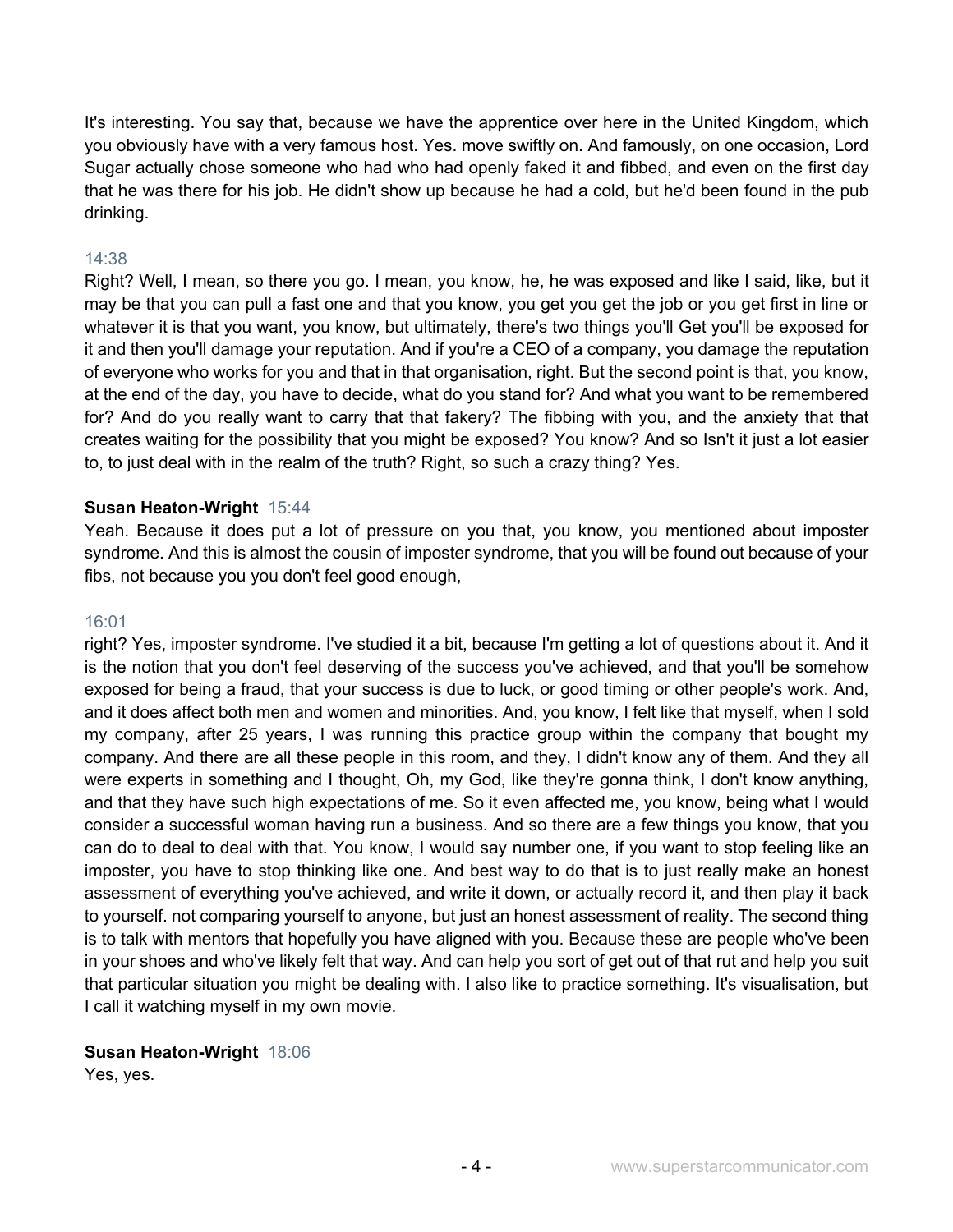#### 18:08

And what I mean by that is, right, you're the director of your own movie, and you're in it, and you're behind the camera. And you need to just visualise How do you want to appear in this movie? How do you want to come across? And, you know, if that's by acting more confident, or by saying certain things, use sort of pre navigate the situation in your mind before you're in it? And then lastly, I mean, I always conquer fear with information. And so, you know, go find out who's in the meeting, what are they? What's their background? What's the agenda for the meeting? what is expected of you in in that context, and prepare a list of questions. So that armed with that, right, it breaks apart that that feeling of

#### **Susan Heaton-Wright** 18:58

a lack of confidence. Brilliant, really answered well, and I think that this is really, really relevant for the faking it. That goes on with with imposter syndrome. One thing that I find personally might resonate with you, is that when I feel that that little voice is taking over, I say thank you to it. But also, you know, you might know who you are, but also recognise that it's trying to protect me and actually, I'm pushing myself outside my, my comfort zone, and that can only be a good thing. Yeah. really dangerous undoing then, yeah. Right. I

#### 19:51

mean, it's most often it's the little green man right on your shoulder who's telling you, you can't do this or you know, but it is also as you Say, a form of self protection, the risk with imposter syndrome is that it, it can strip away your confidence, it can really reduce you to a place where you are going to start to fake it. Because, you know, because you're because you have so little confidence, you don't know what to say. And so instead of just being yourself, you end up making something up. And it's not authentic, and it's probably not going to work. And so that, you know, that's the ripple effect of of imposter syndrome. If it's not corrected.

## **Susan Heaton-Wright** 20:39

Yes, yes. But within the context of what we're talking about, about faking it, and basically fibbing or over exaggerating, but let's get back to anybody who is a, you know, is developing their career, or like you and myself, who are business owners, we are going to have fear, we are going to think, oh, my goodness, what can I do? I could, I could over exaggerate my experience and things like that. You mentioned something about in having an inventory of your skills and what you might to bring in need to bring into the company in order to develop? Yeah,

#### 21:27

yeah, I mean, I wrote about this in my book about disarming fear and organising risk, right. And as an entrepreneur, and as a person running my own business. For a long time, there have been many occasions where you're confronted with situations, and you just think, my God, I have no idea what to do. And it would be easy to just look the other way, or pretend the situation doesn't exist. But the way to fight fear, uncertainty and doubt, to call it Fudd is, is to make an assessment of like, other situations and examples and case studies of how either you or a competitor, or anyone, frankly, dealt with that situation. Right, that's, that's one option. The other is to talk to people and research and find out more about about the situation, right, and develop options. A, you never want to be without path forward, you never want to be without like, you don't even have to have it all mapped out. Sometimes, you just need to get through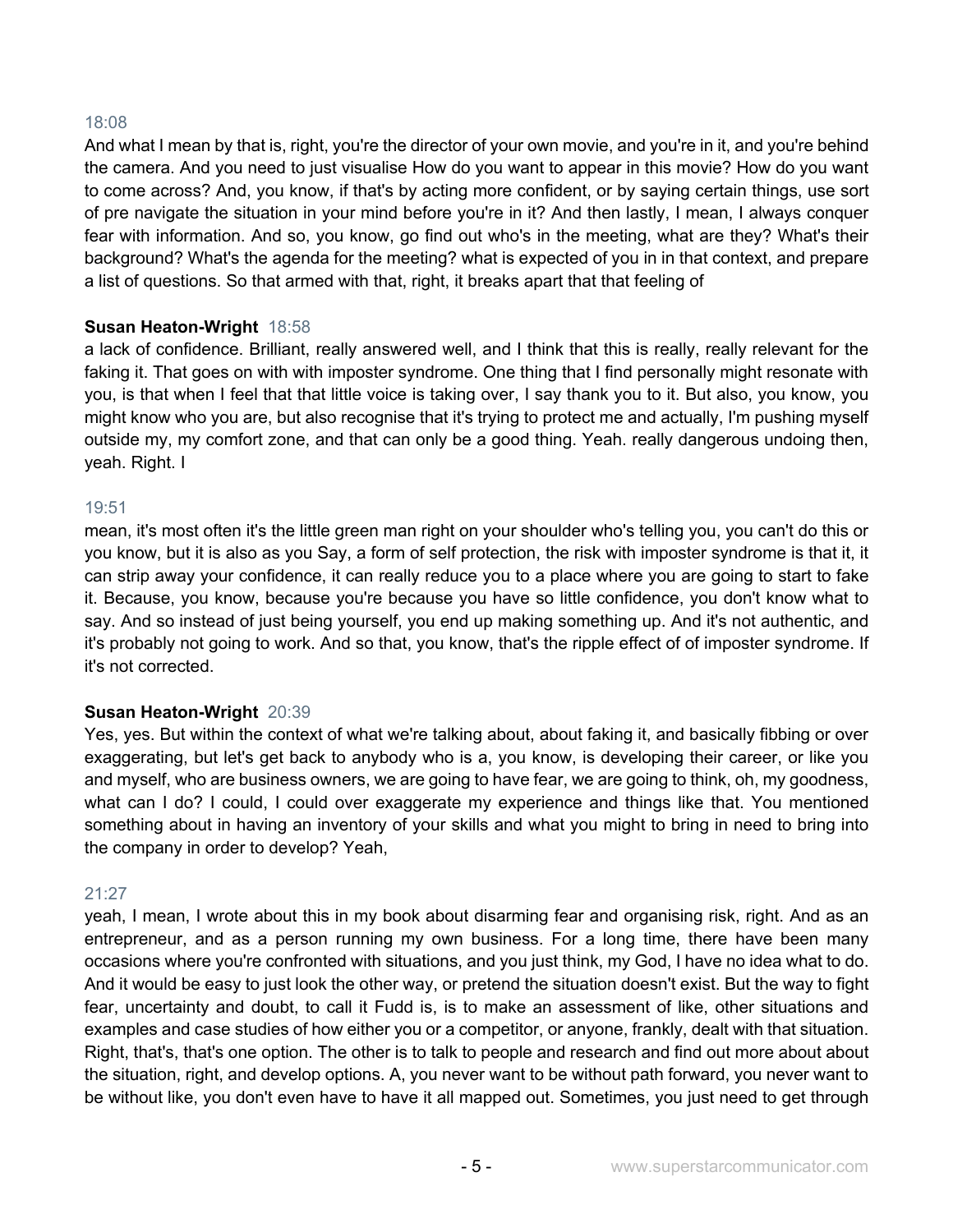the end of the day. And then you know, and then you can get a start over the next day and come up with a new plan, depending upon how volatile The situation is. I do also really believe in, in speaking with mentors, and and I mean, I can't stress it enough to have people that you can talk to, because it can be very lonely at the top and very isolating right? And to come up even with just a straw man have a strategy to to get to the next place. because let me tell you a very viable business strategy can be based on moving parts where you're just moving one part forward at a time, and then sort of the plan unfolds in front of you. And, you know, and I have to say that, you know, at this time right now, where so many of us are unravelling from COVID. But, you know, reality is a moving target. And so you have to develop several contingency plans. And, you know, mix them all together or pick one or the other.

# **Susan Heaton-Wright** 23:42

Do you know what you're saying? And what's coming into my mind as you speak? Is that actually, this is all about leadership and self leadership?

# $23:54$

Yes, absolutely. It is. I mean, whether you're a leader in a company, or you're moving up within the organisation, or you're just starting out in your career, it's all about self assessment. And I mean, I, I will tell you, when I was 29 years old, I started my company. And I mean, I, as I said, I had no management training, no leadership training, I, I knew how to do public relations. But I didn't know how to run a business. And you have to start out by asking yourself, what do you stand for? What are your What are your values? What do you want your company to stand for? What do you want your personal brand to be? And then building a web of just around that right, with, with different things that can make that come to life? How does living a life with integrity manifest itself and you start to build a book of experiences around how to navigate those situations and When you know, when the chips are down, I always come back to what do I really want to stand for here, even if it means losing the revenue losing the business, or a partnership, right, I'm better off without it. Because I, I have to live with myself in stand up to as an example for my kids and my employees.

## **Susan Heaton-Wright** 25:24

You're so right. I have a music company, which is quite quiet at the moment, surprisingly, as well as my communications business. And a few years ago, I made a stand on a particular situation, which I won't go into with an event company that were basically lying. And after a few weeks, they they asked for a refund, even though everything had gone well. And they'd written that, and I could easily have just written the check and sent it back. But I knew I would be letting down my team. Right. Right. And, and I was absolutely right. And actually, it resolved itself in court to my favourite because they had lied. They faked it, and the judge found it out. But even though there was stress, I knew that it was the right decision to make, because I was seeing within the music industry as someone that was standing up more people basically scamming.

## 26:35

Yeah. Yeah, I mean, that's for the privilege of being a leader or initiating anything, really, you know, you're the owner of it. And you have to see it through and do right by everybody, and live with yourself at the end of the day. You know, but, you know, I'm also a parent of two young girls. And so they're, you know, it's also like, what would they think of their mom, if, you know if she did this, or that or the other thing,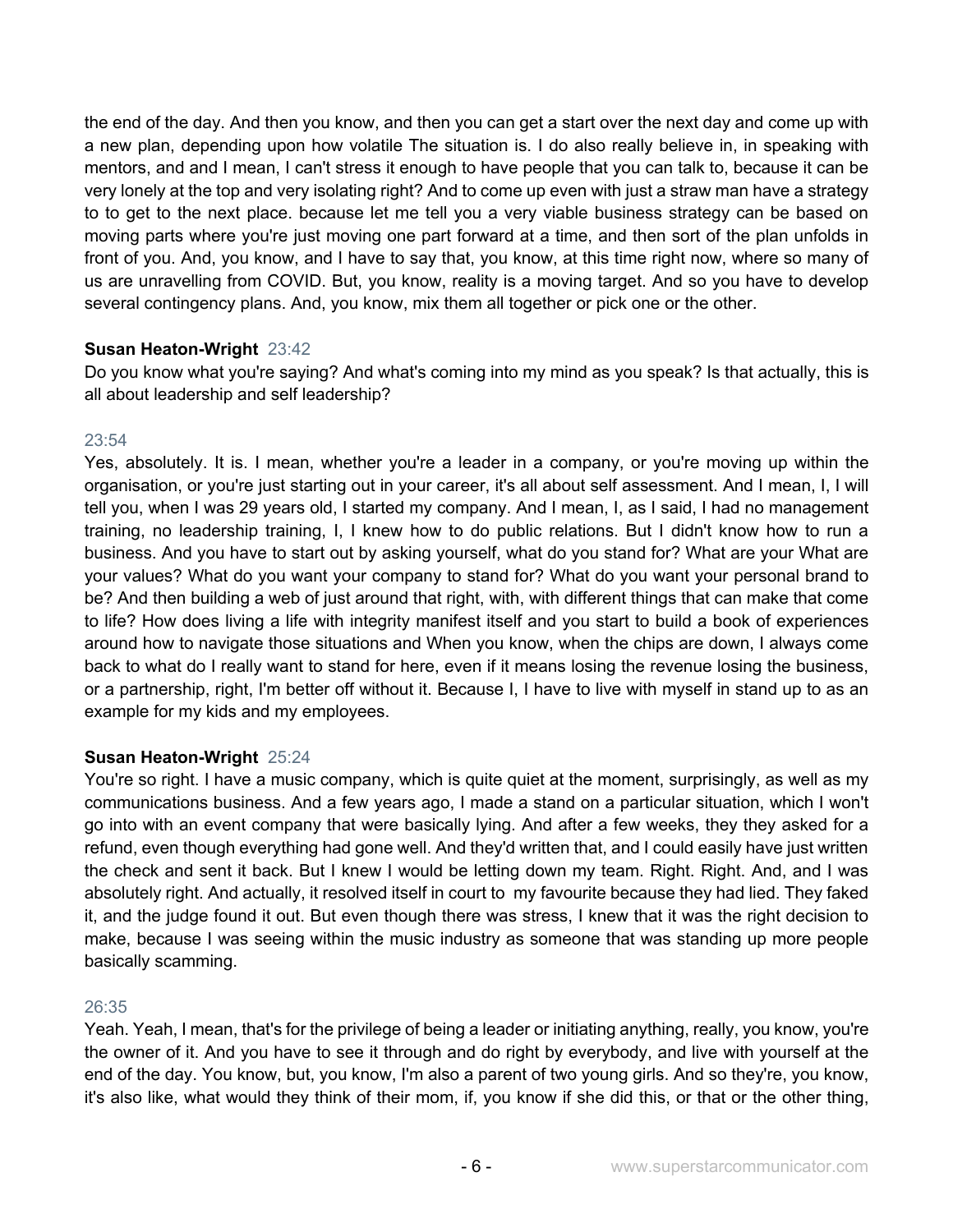right? And because that's not how I would want them to be. So. I mean, you really can't argue with integrity, and you know, authenticity. And you have to judge each situation, of course, is is different in there, sometimes legal issues, and, and so forth. But, you know, but but you make a choice, you make a place, right? To be a certain way to conduct yourself a certain way, and to set that standard in your in your company or in your family or, you know, wherever you are in your life.

## **Susan Heaton-Wright** 27:43

But do you think that for everybody? integrity is a core value?

## 27:50

No, no? Sadly, I don't, I don't think it is. I mean, we all know that. It's good. To be honest, we all know that it's bad to be dishonest. But in our society today, I think the examples of dishonesty we see are the most egregious, you know, prison sentence fraud. We don't think about the every day, little examples of it. And that's, that's where most of us live, right. That's what most of us do. And, you know, I also think that I was talking with someone the other day during COVID, which was such a bizarre experience, in and of itself, that maybe we need to be reminded about integrity, right? And that you can't hide at home, you can't pretend this or that, you know, you need to re engage with humanity and, and seek justice as we did yesterday for George Floyd in the US. Right. And you know, and so that's my suggestion with this book that we need to make a hard U turn back to him integrity.

# **Susan Heaton-Wright** 29:11

Do you think that because of social media, and people can hide behind a persona, that integrity is getting lost?

## 29:19

Yeah, I think I think it's I think that's definitely the case. And I think social media as I said is is what sort of promoted fake it till you make it as being good business advice. In no in a way it's kind of ironic, right? Because in the beginning social media exposed companies right for not delivering on a good product or what have you, and then people would post about it, and they would keep that company honest. But But now it's it's gone off the rails and you know, you can create something that seems appealing but it's fake, and millions of people will grab on to it and all of a sudden, it It's a new reality. But it's based on a total fakery. So, so social media is really at the crux of that.

## **Susan Heaton-Wright** 30:10

And of course, it's younger people that that are more influenced by it.

## 30:15

Yeah. Oh, yes, I mean, young and old, but in particular, I think the younger generations, because it's, it's so addictive, and it's so enticing, and it draws you in, and then you become emotionally engaged and, and in, and then you're part of it. So, you know, there's a lesson in all that. And the lesson is that, unfortunately, you can't believe everything you see and hear. And you have to be your own best judge of what's going on out there. But the best way to start is by leading by example, and doing it yourself.

## **Susan Heaton-Wright** 30:54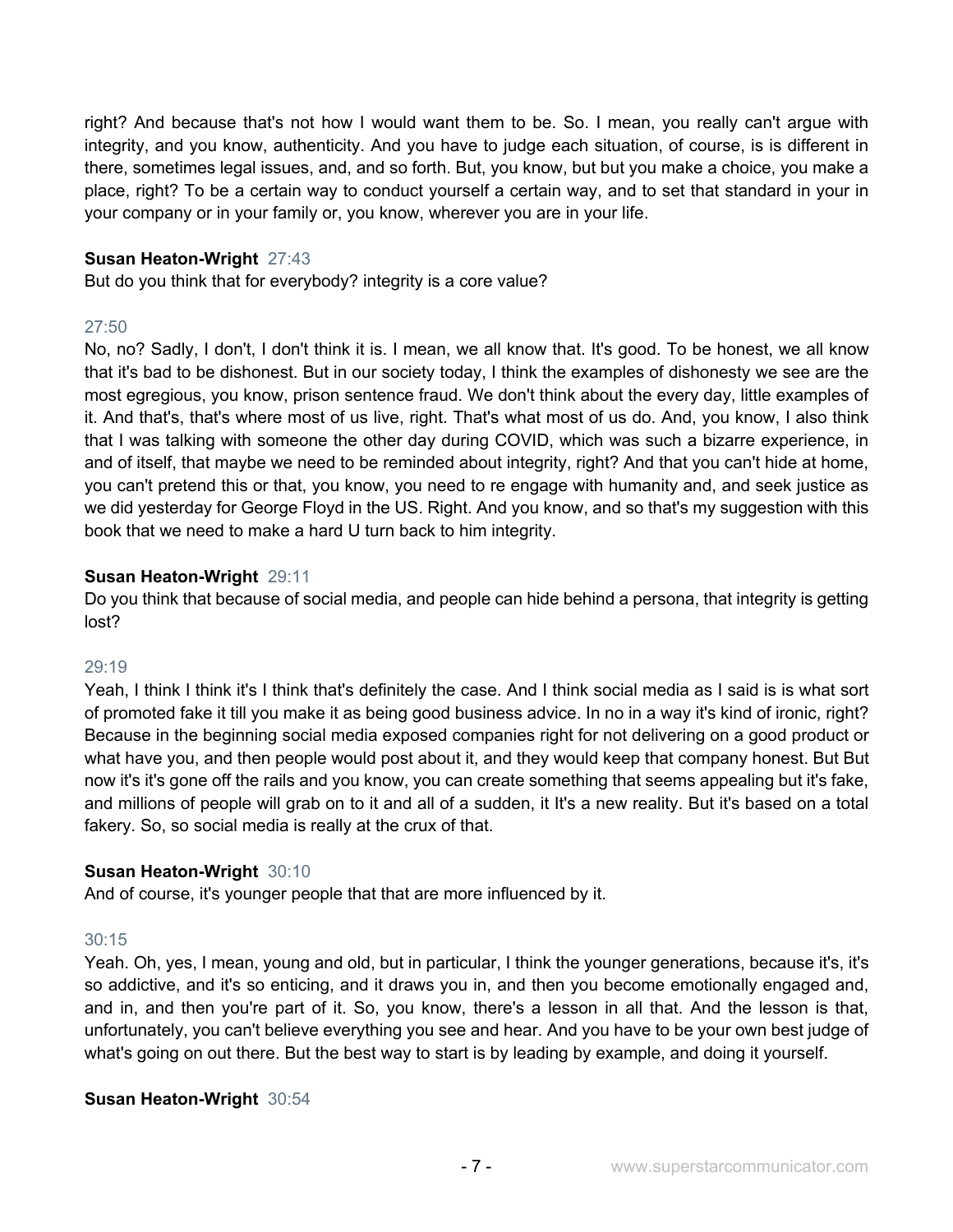Now, I don't know if you have come across this in the United States. But certainly, in the United Kingdom, of course, we've got the COVID vaccines, and Oxford AstraZeneca produced one vaccine, which has been vilified in the press, there have been things and even a couple of presidents in the EU have said that it was dangerous, when in fact, the research is that it is no more dangerous. And it's a miniscule amount of danger, no more dangerous than any of the other vaccines. And yet there has been this sort of false narrative that has been created

# 31:39

by you know, we so we have the same thing with Johnson and Johnson vaccine. Yes, yeah. And there was an issue with a very, very small sample of women with blood clots. And so they Johnson and Johnson was absolutely vilified, you know, but now they're talking about bringing it back to the market and for certain people and a smaller, not doses, but a smaller production run. And, you know, so that's really unfortunate, right? Because what affected a handful or two handfuls of people, it shouldn't affect its success overall, and how it can help millions of others. And so the challenge there is proper communication from the company itself, right. And statements from and something that is so critically important at this moment, right, a vaccine for this virus, to hear from the CEO of AstraZeneca. Or Johnson and Johnson are, you know, in to make a statement, here is what happened. Here's the plan. Here's why it's still safe. Right. And I, I can honestly say, I don't know if I've heard those messages, right? i? I haven't heard that kind of reassurance. Maybe it's there. And I didn't, you know, I didn't hear it. But I do think that a statement from the company, and multiple statements, because frequency of communication really, really matters in moments of fear and crisis. You know, that I think would have gone a long way towards curtailing that a bit.

## **Susan Heaton-Wright** 33:25

My understanding is that Johnson and Johnson are doing it at low cost like AstraZeneca. Yeah. Wait, what? Yeah, we know where this is going. So the fakery has been because other companies will miss out on Yeah, yeah. Yes. Very interesting, isn't it? Yeah. What? Do you have any tips for new entrepreneurs or people starting a new jobs early on in their career for trying to avoid fakery? And over embellishment, in any particular situation? or just in general, just in general?

#### 34:09

Yeah. I mean, I think it all again, it comes down to making an assessment of your values, and what you stand for, and how do you want to be perceived, right and, and, and leading with that every day, I mean, literally, it's, it's about writing, writing it down. The second thing is, to to be grounded in reality, and with because reality is constantly changing, there's the reality of who you are and your product or what your career and then the world around you that's always evolving. And, you know, to always to say within the confines of the truth, what is most compelling about yourself, or your product, right? And it comes down to language and you're a communications expert too right. And, to be honest, it's almost a sad to say, but people who are really authentic and speak with great candour is so unusual these days, it's so refreshing that it stands out, and it cuts through the noise. So what a concept, right? To be honest, as a marketing strategy for yourself. But I would also say that a few other things empathy, speaking with empathy is, is a big trend right now, at least in the United States, empathy and humility are words that are used quite a bit. And what that means is being understanding of other people's situations, and using reflective communication as a method. So if I hear a complaint, it's not Oh, you're wrong, getting all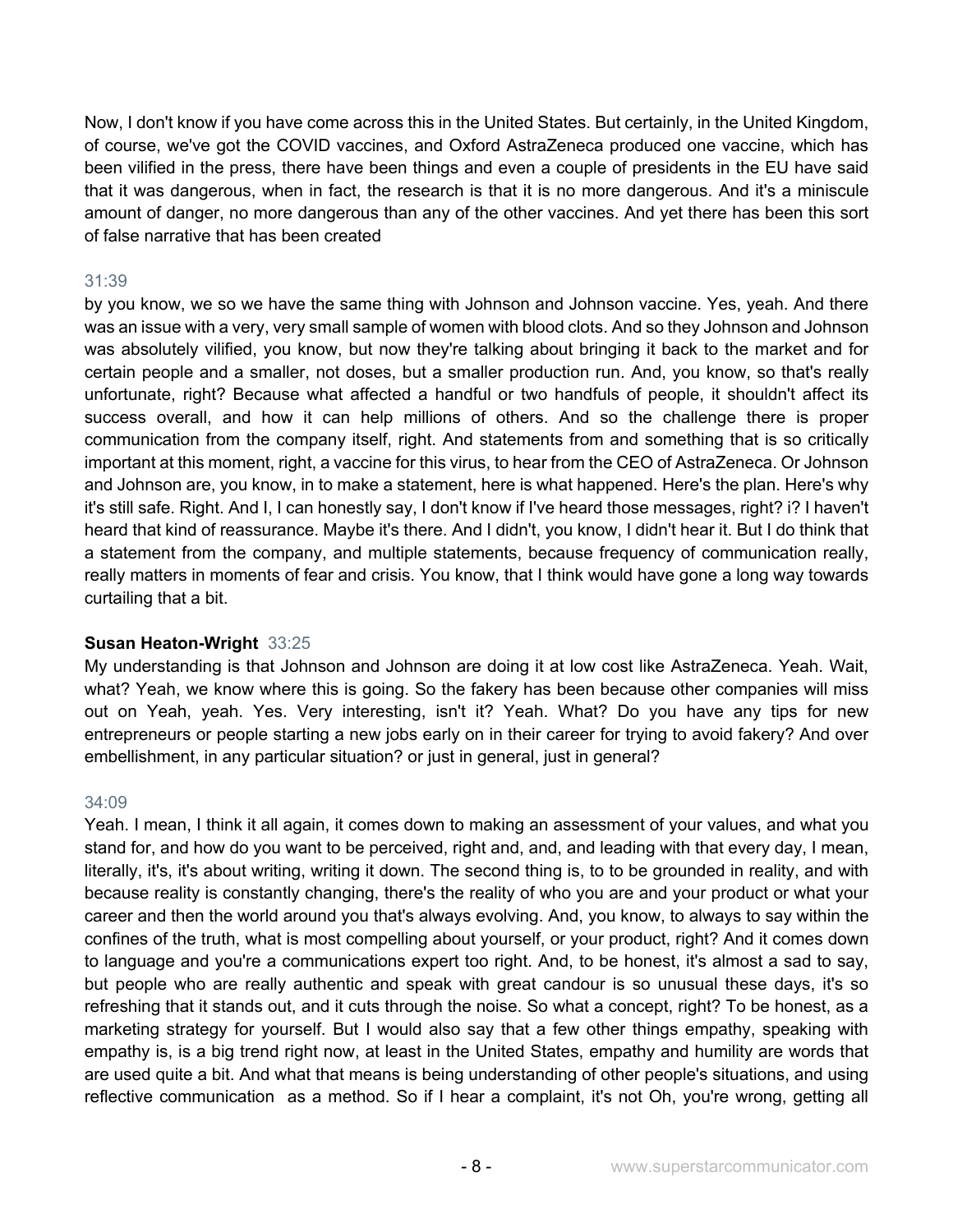defensive. Right? It's, it's, it's viewing a complaint as a gift. it because it's information, and to acknowledge the situation like, wow, that must have really been terrible for you. I'm really sorry that you have that experience. How can we make it better? How can I do better? How can I make that not happen again, for you? And there's three words I love, which is just tell me more, it opens the door for further conversation, right? You may not get the deal, you may not get the the money from the venture capitalist, you may not get the job. But if you say, tell me more, what could I have done? You open the door for a future? If you just say, Oh, well, you know, off with your head, or, you know, you're wrong, forget it, then the door shut. And I think being humble, right, and asking for feedback, being open to ideas, and taking complaints as gifts, and sort of saying, you know, wow, that was a that's a terrible situation. How can we make this better? And then getting back to those people and saying, you know, here's, here's how we fix this. You know, it creates a lot of goodwill, and leaves the door open for future discussion.

# **Susan Heaton-Wright** 37:35

Oh, that that is so beautiful. Actually, it's the art of possibility that, as you said, the door is still open. You never know, in the future, whether somebody might think, Oh, I was I was, we interviewed Sabrina, she was lovely. wasn't quite right for this role, but

# 37:55

right, exactly right. And so it's all about what you stand for, and how you want to be remembered and created creating that goodwill. And that is part of building a personal brand. Whether it's for yourself as just starting out, or as a founder of a company, or even a more experienced executive its reputation is everything.

## **Susan Heaton-Wright** 38:24

So before we finish the podcast, how can people get hold of your book? Oh, well, thank you for asking. You know, one of the reasons why we're here everybody, isn't it?

## 38:39

Yeah, well, there's, there's a few ways you can go to my website, to my book page, which is www.sabrinahorne.com/book, and all the information about all the places where you can buy it and preorder it or there and sign up for email updates. And you can of course, also go to Amazon, the book is available for preorder there. And there's also a place you can text apparently, I feel like I'm on you know, American Idol with this thing. You can text and I can't find it. I don't want to give the wrong information. But um, yeah, that's those are the basic two ways to get a hold of my book, and it's available on June 22, but you can pre order it. Now. The Kindle version is also available. And the audible version will be available for purchase in a few weeks

## **Susan Heaton-Wright** 39:49

old. Fantastic. And what I'll do listeners is that I'll make sure that I put these links in the notes so that you can preorder Really, really easily. Wonderful. Thank you. Is there anything else you'd like to add before we finish?

## 40:07